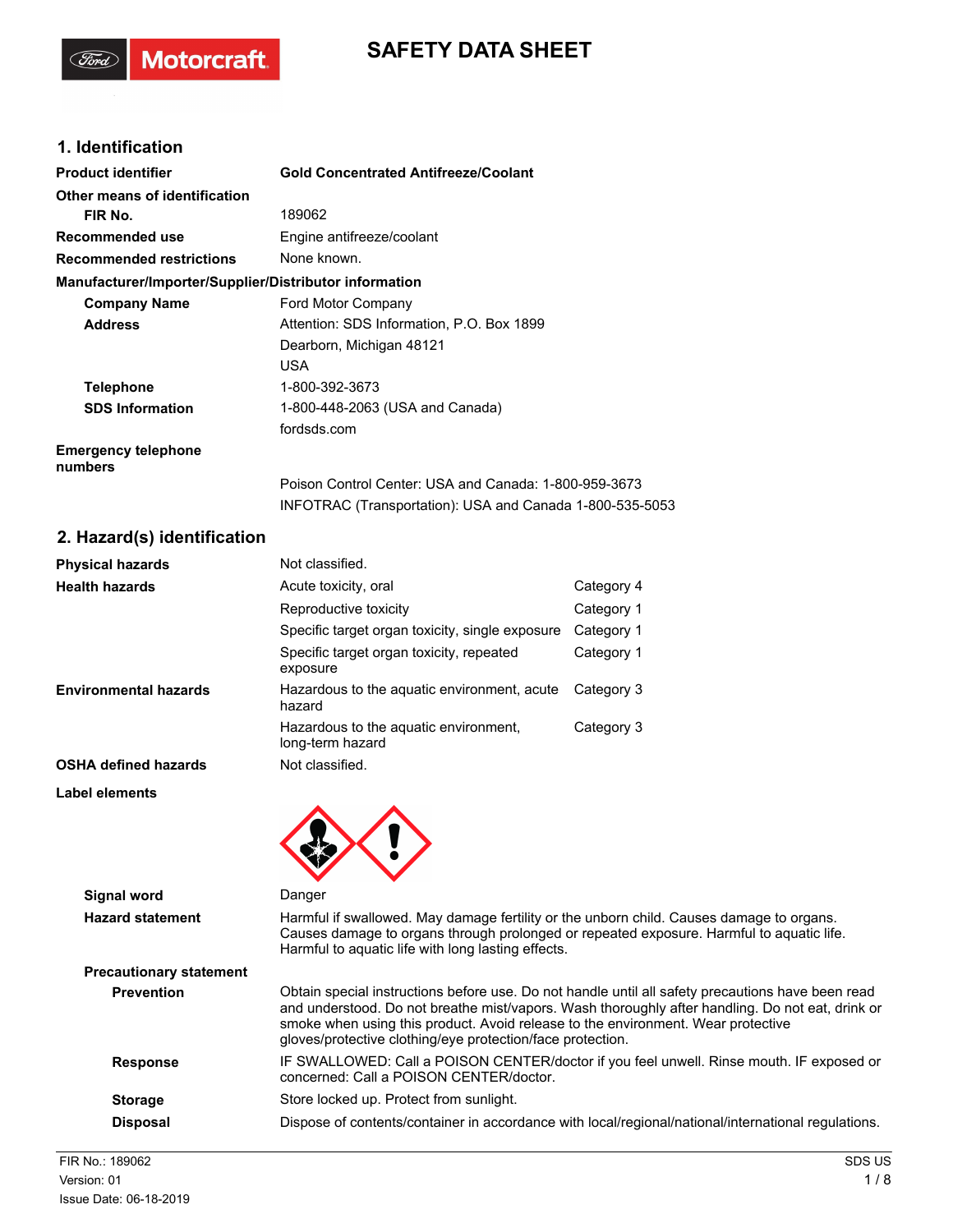# **3. Composition/information on ingredients**

**Mixtures**

| <b>Chemical name</b>                          | Common name and synonyms | <b>CAS number</b> | %             |
|-----------------------------------------------|--------------------------|-------------------|---------------|
| ETHYLENE GLYCOL                               |                          | $107 - 21 - 1$    | $90 - 94$     |
| 2,2'-Oxydiethanol                             |                          | 111-46-6          | $0.4 - 5.6$   |
| BORON SODIUM OXIDE<br>(B4NA2O7), PENTAHYDRATE |                          | 12179-04-3        | $1.5^{\circ}$ |

Specific chemical identity and/or exact percentage (concentration) of composition has been withheld as a trade secret.

### **4. First-aid measures**

| <b>Inhalation</b>                                                            | Move to fresh air. Call a physician if symptoms develop or persist.                                                                                                                                                                                                                                                |  |
|------------------------------------------------------------------------------|--------------------------------------------------------------------------------------------------------------------------------------------------------------------------------------------------------------------------------------------------------------------------------------------------------------------|--|
| <b>Skin contact</b>                                                          | Wash off with soap and water. Get medical attention if irritation develops and persists.                                                                                                                                                                                                                           |  |
| Eye contact                                                                  | Rinse with water. Get medical attention if irritation develops and persists.                                                                                                                                                                                                                                       |  |
| Ingestion                                                                    | Rinse mouth. If vomiting occurs, keep head low so that stomach content doesn't get into the lungs.<br>Call a physician or poison control center immediately. Do not induce vomiting.                                                                                                                               |  |
| <b>Most important</b><br>symptoms/effects, acute and<br>delayed              | Convulsions. Dizziness. Nausea, vomiting. Abdominal pain. Prolonged exposure may cause<br>chronic effects.                                                                                                                                                                                                         |  |
| Indication of immediate<br>medical attention and special<br>treatment needed | Provide general supportive measures and treat symptomatically. Keep victim warm. Keep victim<br>under observation. Symptoms may be delayed.                                                                                                                                                                        |  |
| <b>General information</b>                                                   | IF exposed or concerned: Get medical advice/attention. If you feel unwell, seek medical advice<br>(show the label where possible). Ensure that medical personnel are aware of the material(s)<br>involved, and take precautions to protect themselves. Show this safety data sheet to the doctor in<br>attendance. |  |

### **5. Fire-fighting measures**

| Suitable extinguishing media                                     | Alcohol resistant foam. Powder. Carbon dioxide (CO2).                                                                                                                     |
|------------------------------------------------------------------|---------------------------------------------------------------------------------------------------------------------------------------------------------------------------|
| Unsuitable extinguishing<br>media                                | Do not use water jet as an extinguisher, as this will spread the fire.                                                                                                    |
| Specific hazards arising from<br>the chemical                    | During fire, gases hazardous to health may be formed. Upon decomposition, this product emits<br>carbon monoxide, carbon dioxide and/or low molecular weight hydrocarbons. |
| Special protective equipment<br>and precautions for firefighters | Self-contained breathing apparatus and full protective clothing must be worn in case of fire.                                                                             |
| <b>Fire fighting</b><br>equipment/instructions                   | Move containers from fire area if you can do so without risk.                                                                                                             |
| <b>Specific methods</b>                                          | Use standard firefighting procedures and consider the hazards of other involved materials.                                                                                |
| <b>General fire hazards</b>                                      | No unusual fire or explosion hazards noted.                                                                                                                               |

## **6. Accidental release measures**

| Personal precautions,<br>protective equipment and<br>emergency procedures | Avoid contact with eyes, skin, and clothing. Do not breathe mist/vapors. Ensure adequate<br>ventilation. Keep people away from and upwind of spill/leak. Keep unnecessary personnel away.<br>Local authorities should be advised if significant spillages cannot be contained. Wear appropriate<br>protective equipment and clothing during clean-up. For personal protection, see section 8 of the<br>SDS. |
|---------------------------------------------------------------------------|-------------------------------------------------------------------------------------------------------------------------------------------------------------------------------------------------------------------------------------------------------------------------------------------------------------------------------------------------------------------------------------------------------------|
| <b>Methods and materials for</b><br>containment and cleaning up           | Use water spray to reduce vapors or divert vapor cloud drift. This product is miscible in water.<br>Prevent product from entering drains.                                                                                                                                                                                                                                                                   |
|                                                                           | Large Spills: Stop the flow of material, if this is without risk. Dike the spilled material, where this is<br>possible. Absorb in vermiculite, dry sand or earth and place into containers. Following product<br>recovery, flush area with water.                                                                                                                                                           |
|                                                                           | Small Spills: Wipe up with absorbent material (e.g. cloth, fleece). Clean surface thoroughly to<br>remove residual contamination.                                                                                                                                                                                                                                                                           |
|                                                                           | Never return spills to original containers for re-use. For waste disposal, see section 13 of the SDS.                                                                                                                                                                                                                                                                                                       |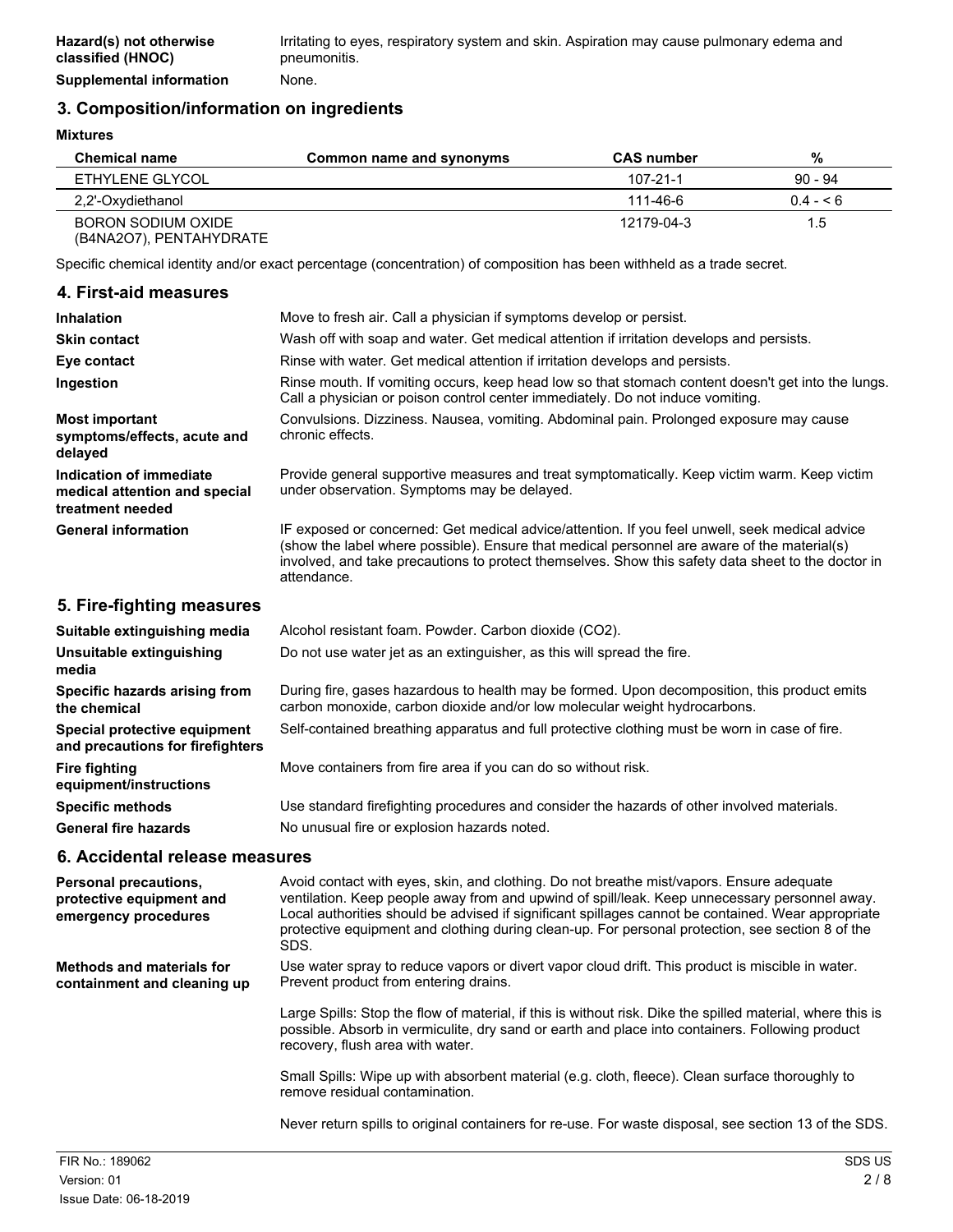Avoid release to the environment. Inform appropriate managerial or supervisory personnel of all environmental releases. Prevent further leakage or spillage if safe to do so. Avoid discharge into drains, water courses or onto the ground. **Environmental precautions 7. Handling and storage** Pregnant or breastfeeding women must not handle this product. Obtain special instructions before

| <b>Precautions for safe handling</b> | Pregnant or breastfeeding women must not handle this product. Obtain special instructions before<br>use. Do not handle until all safety precautions have been read and understood. Avoid contact with<br>eyes, skin, and clothing. Avoid prolonged exposure. Do not breathe mist/vapors. Do not taste or<br>swallow. When using, do not eat, drink or smoke. Provide adequate ventilation. Should be handled<br>in closed systems, if possible. Avoid release to the environment. Observe good industrial hygiene<br>practices. Wash hands thoroughly after handling. Wear appropriate personal protective<br>equipment. For personal protection, see Section 8 of the SDS. |
|--------------------------------------|-----------------------------------------------------------------------------------------------------------------------------------------------------------------------------------------------------------------------------------------------------------------------------------------------------------------------------------------------------------------------------------------------------------------------------------------------------------------------------------------------------------------------------------------------------------------------------------------------------------------------------------------------------------------------------|
| Conditions for safe storage,         | Store locked up. Store in tightly closed container. Store away from incompatible materials (see                                                                                                                                                                                                                                                                                                                                                                                                                                                                                                                                                                             |
| including any incompatibilities      | Section 10 of the SDS).                                                                                                                                                                                                                                                                                                                                                                                                                                                                                                                                                                                                                                                     |

### **8. Exposure controls/personal protection**

#### **Occupational exposure limits**

The following constituents are the only constituents of the product which have a PEL, TLV or other recommended exposure limit. At this time, the other constituents have no known exposure limits.

| <b>US. ACGIH Threshold Limit Values</b><br><b>Components</b>                | <b>Type</b>                                                                                                                                                                                                                                                                                                                                              | <b>Value</b>     | Form                |
|-----------------------------------------------------------------------------|----------------------------------------------------------------------------------------------------------------------------------------------------------------------------------------------------------------------------------------------------------------------------------------------------------------------------------------------------------|------------------|---------------------|
| <b>BORON SODIUM OXIDE</b><br>(B4NA2O7),<br>PENTAHYDRATE (CAS<br>12179-04-3) | <b>STEL</b>                                                                                                                                                                                                                                                                                                                                              | $6$ mg/m $3$     | Inhalable fraction. |
|                                                                             | <b>TWA</b>                                                                                                                                                                                                                                                                                                                                               | $2 \text{ mg/m}$ | Inhalable fraction. |
| ETHYLENE GLYCOL (CAS<br>$107 - 21 - 1$                                      | <b>STEL</b>                                                                                                                                                                                                                                                                                                                                              | 10 mg/m3         | Aerosol, inhalable. |
|                                                                             |                                                                                                                                                                                                                                                                                                                                                          | 50 ppm           | Vapor fraction      |
|                                                                             | <b>TWA</b>                                                                                                                                                                                                                                                                                                                                               | 25 ppm           | Vapor fraction      |
| US. NIOSH: Pocket Guide to Chemical Hazards                                 |                                                                                                                                                                                                                                                                                                                                                          |                  |                     |
| <b>Components</b>                                                           | <b>Type</b>                                                                                                                                                                                                                                                                                                                                              | Value            |                     |
| <b>BORON SODIUM OXIDE</b><br>(B4NA2O7),<br>PENTAHYDRATE (CAS<br>12179-04-3) | <b>TWA</b>                                                                                                                                                                                                                                                                                                                                               | 1 $mg/m3$        |                     |
|                                                                             | US. Workplace Environmental Exposure Level (WEEL) Guides                                                                                                                                                                                                                                                                                                 |                  |                     |
| <b>Components</b>                                                           | <b>Type</b>                                                                                                                                                                                                                                                                                                                                              | <b>Value</b>     |                     |
| 2,2'-Oxydiethanol (CAS<br>$111 - 46 - 6$                                    | <b>TWA</b>                                                                                                                                                                                                                                                                                                                                               | 10 mg/m $3$      |                     |
| <b>Biological limit values</b>                                              | No biological exposure limits noted for the ingredient(s).                                                                                                                                                                                                                                                                                               |                  |                     |
| Appropriate engineering<br>controls                                         | Use adequate ventilation to control airborne concentrations below the exposure limits/guidelines. If<br>user operations generate a vapor, dust and/or mist, use process enclosure, appropriate local<br>exhaust ventilation, or other engineering controls to control airborne levels below the<br>recommended exposure limits/guidelines.               |                  |                     |
|                                                                             | Individual protection measures, such as personal protective equipment                                                                                                                                                                                                                                                                                    |                  |                     |
| <b>Eye/face protection</b>                                                  | Wear safety glasses with side shields (or goggles).                                                                                                                                                                                                                                                                                                      |                  |                     |
| <b>Skin protection</b><br><b>Hand protection</b>                            | Suitable chemical protective gloves should be worn when the potential exists for skin exposure.<br>The choice of an appropriate glove does not only depend on its material but also on other quality<br>features and is different from one producer to the other. Nitrile gloves are recommended.                                                        |                  |                     |
| Other                                                                       | Wear appropriate chemical resistant clothing if applicable.                                                                                                                                                                                                                                                                                              |                  |                     |
| <b>Respiratory protection</b>                                               | If engineering controls do not maintain airborne concentrations to a level which is adequate to<br>protect worker health, an approved respirator must be worn. Respirator selection, use and<br>maintenance should be in accordance with the requirements of OSHA Respiratory Protection<br>Standard 29 CFR 1910.134 and/or Canadian Standard CSA Z94.4. |                  |                     |
|                                                                             |                                                                                                                                                                                                                                                                                                                                                          |                  |                     |

**controls**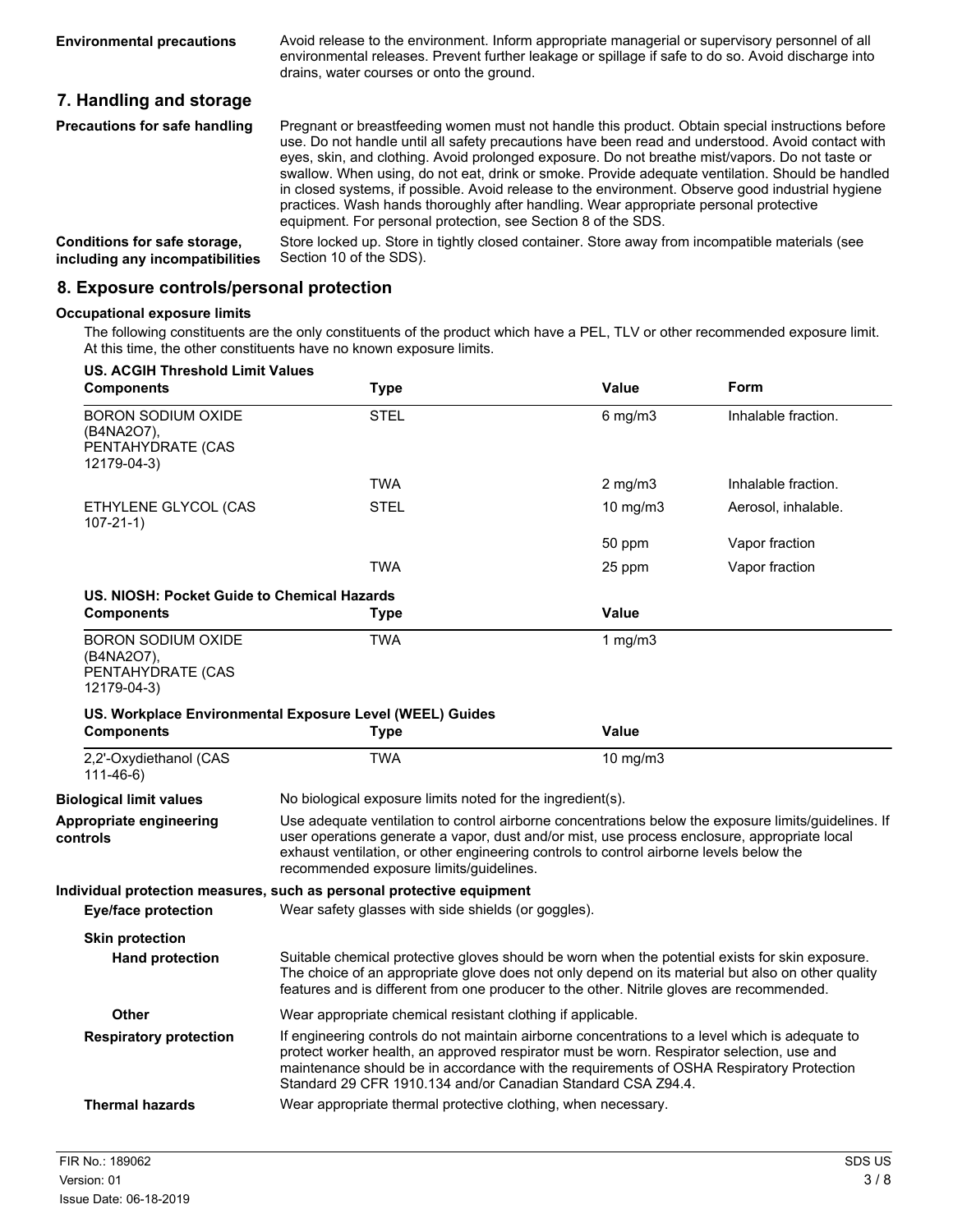Observe any medical surveillance requirements. Always observe good personal hygiene measures, such as washing after handling the material and before eating, drinking, and/or smoking. Routinely wash work clothing and protective equipment to remove contaminants.

### **9. Physical and chemical properties**

| Appearance                                        |                                                                                                                            |
|---------------------------------------------------|----------------------------------------------------------------------------------------------------------------------------|
| <b>Physical state</b>                             | Liquid.                                                                                                                    |
| Form                                              | Liquid.                                                                                                                    |
| Color                                             | Yellow.                                                                                                                    |
| Odor                                              | None.                                                                                                                      |
| <b>Odor threshold</b>                             | Not available.                                                                                                             |
| рH                                                | 8                                                                                                                          |
| Melting point/freezing point                      | $< 5 °F$ (< -15 °C)                                                                                                        |
| Initial boiling point and boiling<br>range        | $>$ 300.2 °F ( $>$ 149 °C)                                                                                                 |
| <b>Flash point</b>                                | 249.8 °F (121.0 °C)                                                                                                        |
| <b>Evaporation rate</b>                           | Not available.                                                                                                             |
| Flammability (solid, gas)                         | Not applicable.                                                                                                            |
| Upper/lower flammability or explosive limits      |                                                                                                                            |
| <b>Flammability limit - lower</b><br>$(\%)$       | Not available.                                                                                                             |
| <b>Flammability limit - upper</b><br>$(\%)$       | Not available.                                                                                                             |
| Explosive limit - lower (%)                       | Not available.                                                                                                             |
| Explosive limit - upper (%)                       | Not available.                                                                                                             |
| Vapor pressure                                    | Not available.                                                                                                             |
| Vapor density                                     | Not available.                                                                                                             |
| <b>Relative density</b>                           | 1.1                                                                                                                        |
| Solubility(ies)                                   |                                                                                                                            |
| Solubility (water)                                | 100 %                                                                                                                      |
| <b>Partition coefficient</b><br>(n-octanol/water) | Not available.                                                                                                             |
| <b>Auto-ignition temperature</b>                  | Not available.                                                                                                             |
| <b>Decomposition temperature</b>                  | Not available.                                                                                                             |
| <b>Viscosity</b>                                  | Not available.                                                                                                             |
| <b>Other information</b>                          |                                                                                                                            |
| <b>Density</b>                                    | 1.14 g/cm <sup>3</sup> (@ 20 °C)                                                                                           |
| 10. Stability and reactivity                      |                                                                                                                            |
| <b>Reactivity</b>                                 | The product is stable and non-reactive under normal conditions of use, storage and transport.                              |
| <b>Chemical stability</b>                         | Material is stable under normal conditions.                                                                                |
| <b>Possibility of hazardous</b><br>reactions      | No dangerous reaction known under conditions of normal use.                                                                |
| <b>Conditions to avoid</b>                        | Keep away from heat, hot surfaces, sparks, open flames and other ignition sources. Contact with<br>incompatible materials. |
| Incompatible materials                            | Strong oxidizing agents.                                                                                                   |
| <b>Hazardous decomposition</b><br>products        | Upon decomposition, this product emits carbon monoxide, carbon dioxide and/or low molecular<br>weight hydrocarbons.        |
| 11. Toxicological information                     |                                                                                                                            |
| Information on likely routes of exposure          |                                                                                                                            |
| Inhalation                                        | May cause damage to ergans by inhalation. May cause irritation to the respiratory system                                   |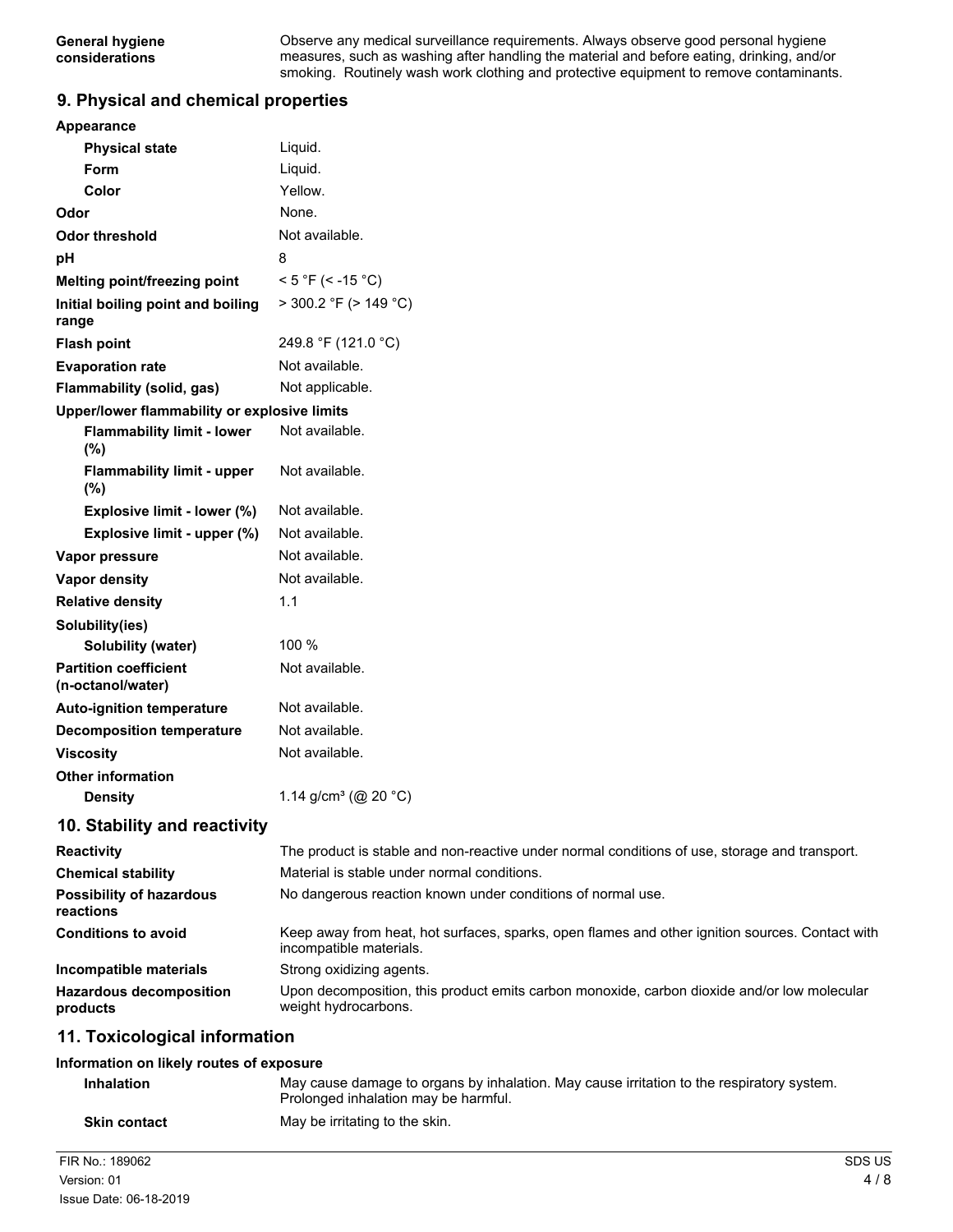**Eye contact** Direct contact with eyes may cause temporary irritation. **Ingestion** HARMFUL OR FATAL IF SWALLOWED. Convulsions. Dizziness. Nausea, vomiting. Abdominal pain.

#### **Symptoms related to the physical, chemical and toxicological characteristics**

## **Information on toxicological effects**

**Acute toxicity**

| <b>Components</b>                | <b>Species</b>                                              | <b>Calculated/Test Results</b> |
|----------------------------------|-------------------------------------------------------------|--------------------------------|
| 2,2'-Oxydiethanol (CAS 111-46-6) |                                                             |                                |
| <b>Acute</b>                     |                                                             |                                |
| <b>Dermal</b>                    |                                                             |                                |
| LD50                             | Rabbit                                                      | 11890 mg/kg                    |
| Oral                             |                                                             |                                |
| LD50                             | Cat                                                         | 3300 mg/kg                     |
|                                  | Dog                                                         | 9000 mg/kg                     |
|                                  | Guinea pig                                                  | 8700 mg/kg                     |
|                                  |                                                             | 14 g/kg                        |
|                                  | Mouse                                                       | 26500 mg/kg                    |
|                                  |                                                             | 23700 mg/kg                    |
|                                  |                                                             | 13.3 g/kg                      |
|                                  | Rabbit                                                      | 26.9 g/kg                      |
|                                  | Rat                                                         | 16600 mg/kg                    |
|                                  |                                                             | 12570 mg/kg                    |
|                                  |                                                             | 15.6 g/kg                      |
| Other                            |                                                             |                                |
| LD50                             | Mouse                                                       | 22500 mg/kg                    |
|                                  |                                                             | 9.6 g/kg                       |
|                                  | Rabbit                                                      | 2000 mg/kg                     |
|                                  | Rat                                                         | 18800 mg/kg                    |
|                                  |                                                             | 7700 mg/kg                     |
|                                  |                                                             | 18.8 g/kg                      |
|                                  |                                                             | 8.9 g/kg                       |
|                                  |                                                             | 7.7 g/kg                       |
|                                  | BORON SODIUM OXIDE (B4NA2O7), PENTAHYDRATE (CAS 12179-04-3) |                                |
| <b>Acute</b>                     |                                                             |                                |
| <b>Dermal</b>                    |                                                             |                                |
| LD50                             | Rabbit                                                      | > 1055 mg/kg                   |
| Inhalation                       |                                                             |                                |
| L <sub>C</sub> 50                | Rat                                                         | > 0.002 mg/l, 4 Hours          |
| Oral                             |                                                             |                                |
| LD50                             | Rat                                                         | 2660 mg/kg                     |
| ETHYLENE GLYCOL (CAS 107-21-1)   |                                                             |                                |
| <b>Acute</b><br><b>Dermal</b>    |                                                             |                                |
| LD50                             | Rabbit                                                      | 9530 mg/kg                     |
| Oral                             |                                                             |                                |
| LD50                             | Cat                                                         | 1650 mg/kg                     |
|                                  | Dog                                                         | > 8.81 g/kg                    |
|                                  |                                                             | 5500 mg/kg                     |
|                                  |                                                             |                                |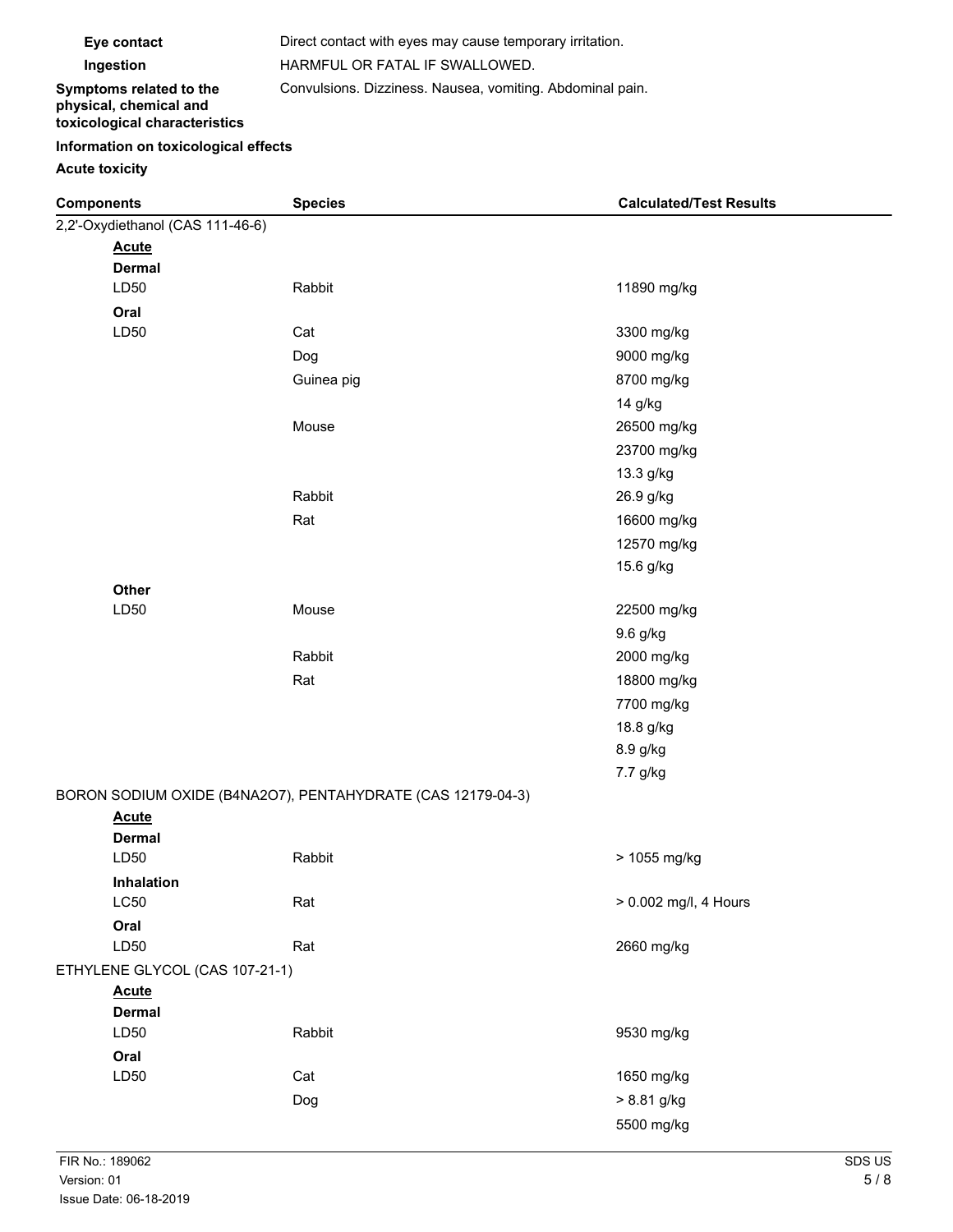| <b>Components</b>                                     | <b>Species</b>                                                                                                           | <b>Calculated/Test Results</b> |
|-------------------------------------------------------|--------------------------------------------------------------------------------------------------------------------------|--------------------------------|
|                                                       | Guinea pig                                                                                                               | 8.2 g/kg                       |
|                                                       | Mouse                                                                                                                    | 14.6 g/kg                      |
|                                                       | Rat                                                                                                                      | 5.89 g/kg                      |
| <b>Other</b>                                          |                                                                                                                          |                                |
| LD50                                                  | Mouse                                                                                                                    | 10 g/kg                        |
|                                                       |                                                                                                                          | 5.8 g/kg                       |
|                                                       | Rat                                                                                                                      | 5010 mg/kg                     |
|                                                       |                                                                                                                          | 3260 mg/kg                     |
|                                                       |                                                                                                                          | 2800 mg/kg                     |
| <b>Skin corrosion/irritation</b>                      | Prolonged skin contact may cause temporary irritation.                                                                   |                                |
| Serious eye damage/eye<br>irritation                  | Direct contact with eyes may cause temporary irritation.                                                                 |                                |
| Respiratory or skin sensitization                     |                                                                                                                          |                                |
| <b>Respiratory sensitization</b>                      | Not a respiratory sensitizer.                                                                                            |                                |
| <b>Skin sensitization</b>                             | This product is not expected to cause skin sensitization.                                                                |                                |
| Germ cell mutagenicity                                | No data available to indicate product or any components present at greater than 0.1% are<br>mutagenic or genotoxic.      |                                |
| Carcinogenicity                                       | This product is not considered to be a carcinogen by IARC, ACGIH, NTP, or OSHA.                                          |                                |
| Not listed.                                           | IARC Monographs. Overall Evaluation of Carcinogenicity                                                                   |                                |
| <b>Reproductive toxicity</b>                          | May damage fertility or the unborn child.                                                                                |                                |
| Specific target organ toxicity -<br>single exposure   | Causes damage to organs. Heart. Kidneys. Blood. Central nervous system. Lungs.                                           |                                |
| Specific target organ toxicity -<br>repeated exposure | Causes damage to organs through prolonged or repeated exposure. Heart. Kidneys. Blood.<br>Central nervous system. Lungs. |                                |
| <b>Aspiration hazard</b>                              | If aspirated into lungs during swallowing or vomiting, may cause chemical pneumonia, pulmonary<br>injury or death.       |                                |
| <b>Chronic effects</b>                                | Prolonged inhalation may be harmful. Causes damage to organs through prolonged or repeated<br>exposure.                  |                                |
| 12. Ecological information                            |                                                                                                                          |                                |
| <b>Ecotoxicity</b>                                    | Harmful to aquatic life with long lasting effects.                                                                       |                                |
| <b>Ecotoxicity</b>                                    |                                                                                                                          |                                |
| <b>Components</b>                                     | <b>Species</b>                                                                                                           | <b>Calculated/Test Results</b> |
| 2,2'-Oxydiethanol (CAS 111-46-6)                      |                                                                                                                          |                                |
| <b>Aquatic</b><br>Fish                                | LC50<br>Western mosquitofish (Gambusia affinis) > 32000 mg/l, 96 hours                                                   |                                |
|                                                       | BORON SODIUM OXIDE (B4NA2O7), PENTAHYDRATE (CAS 12179-04-3)                                                              |                                |
| <b>Aquatic</b>                                        |                                                                                                                          |                                |
| Fish                                                  | LC50<br>Western mosquitofish (Gambusia affinis) 104 mg/l, 96 hours                                                       |                                |
| ETHYLENE GLYCOL (CAS 107-21-1)                        |                                                                                                                          |                                |
| <b>Aquatic</b>                                        |                                                                                                                          |                                |
| Fish                                                  | LC50<br>Fathead minnow (Pimephales promelas) 8050 mg/l, 96 hours                                                         |                                |
| Persistence and degradability                         | No data is available on the degradability of any ingredients in the mixture.                                             |                                |
| <b>Bioaccumulative potential</b>                      |                                                                                                                          |                                |
| Partition coefficient n-octanol / water (log Kow)     |                                                                                                                          |                                |

ETHYLENE GLYCOL 41.36 **Mobility in soil** No data available. **Other adverse effects** No other adverse environmental effects (e.g. ozone depletion, photochemical ozone creation potential, endocrine disruption, global warming potential) are expected from this component.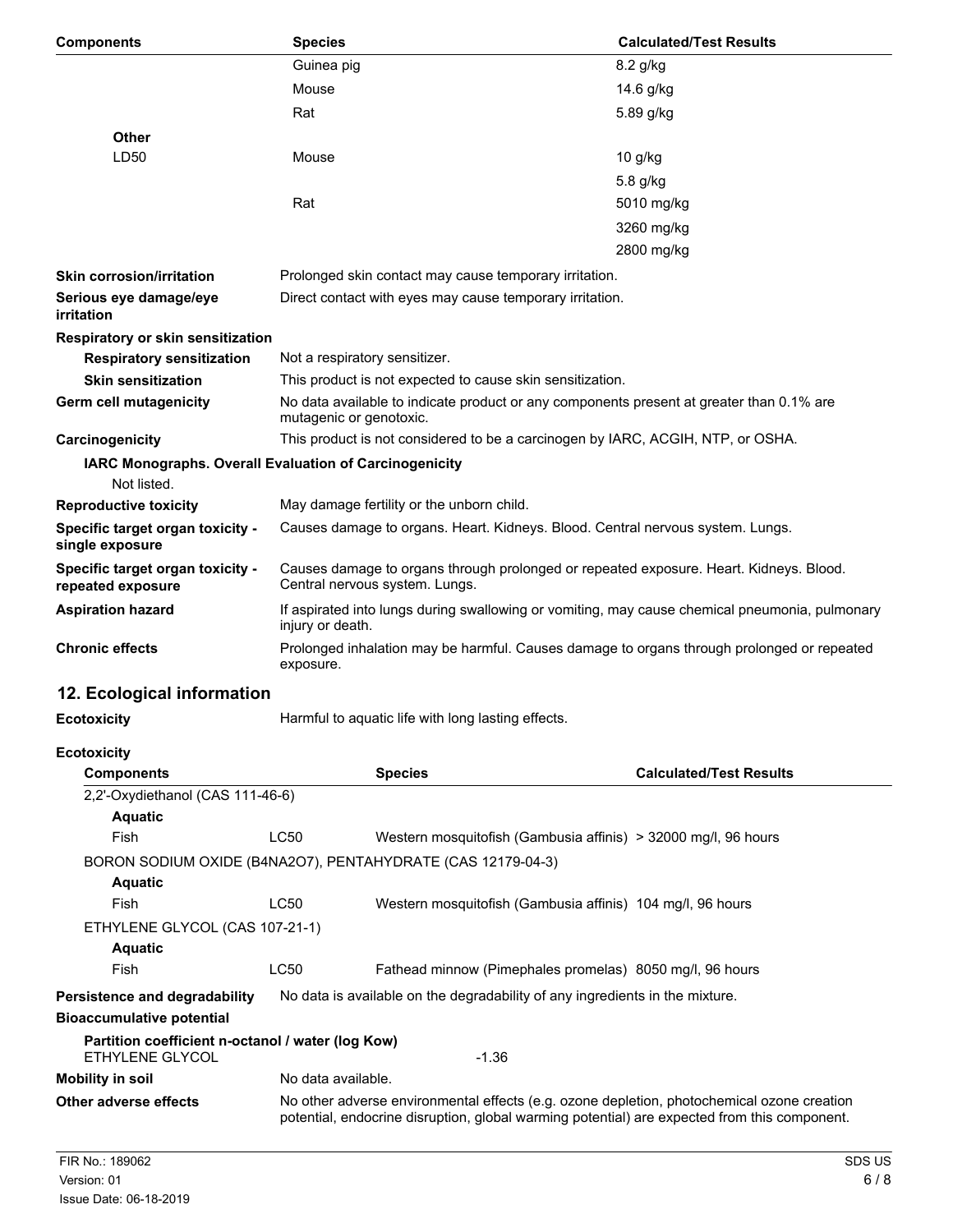# **13. Disposal considerations**

| <b>Disposal instructions</b>             | Collect and reclaim or dispose in sealed containers at licensed waste disposal site. Do not allow<br>this material to drain into sewers/water supplies. Do not contaminate ponds, waterways or ditches<br>with chemical or used container. Dispose of contents/container in accordance with<br>local/regional/national/international regulations. |
|------------------------------------------|---------------------------------------------------------------------------------------------------------------------------------------------------------------------------------------------------------------------------------------------------------------------------------------------------------------------------------------------------|
| Local disposal regulations               | Dispose in accordance with all applicable regulations.                                                                                                                                                                                                                                                                                            |
| Hazardous waste code                     | The waste code should be assigned in discussion between the user, the producer and the waste<br>disposal company.                                                                                                                                                                                                                                 |
| Waste from residues / unused<br>products | Dispose of in accordance with local regulations. Empty containers or liners may retain some<br>product residues. This material and its container must be disposed of in a safe manner (see:<br>Disposal instructions).                                                                                                                            |
| <b>Contaminated packaging</b>            | Since emptied containers may retain product residue, follow label warnings even after container is<br>emptied. Empty containers should be taken to an approved waste handling site for recycling or<br>disposal.                                                                                                                                  |

# **14. Transport information**

### **DOT**

Not regulated as dangerous goods.

### **IATA**

Not regulated as dangerous goods.

#### **IMDG**

Not regulated as dangerous goods.

#### **Transport in bulk according to** Not established. **Annex II of MARPOL 73/78 and the IBC Code**

# **15. Regulatory information**

| <b>US federal regulations</b>                                                    | This product is a "Hazardous Chemical" as defined by the OSHA Hazard Communication<br>Standard, 29 CFR 1910.1200.               |                                                                    |            |  |
|----------------------------------------------------------------------------------|---------------------------------------------------------------------------------------------------------------------------------|--------------------------------------------------------------------|------------|--|
| <b>Toxic Substances Control</b><br>Act (TSCA)                                    | One or more components of the mixture are not on the TSCA 8(b) inventory or are designated<br>"inactive".                       |                                                                    |            |  |
| TSCA Section 12(b) Export Notification (40 CFR 707, Subpt. D)                    |                                                                                                                                 |                                                                    |            |  |
| Not regulated.                                                                   |                                                                                                                                 |                                                                    |            |  |
| <b>CERCLA Hazardous Substance List (40 CFR 302.4)</b>                            |                                                                                                                                 |                                                                    |            |  |
| ETHYLENE GLYCOL (CAS 107-21-1)                                                   |                                                                                                                                 | Listed.                                                            |            |  |
| <b>SARA 304 Emergency release notification</b>                                   |                                                                                                                                 |                                                                    |            |  |
| Not regulated.                                                                   |                                                                                                                                 |                                                                    |            |  |
| Superfund Amendments and Reauthorization Act of 1986 (SARA)                      |                                                                                                                                 |                                                                    |            |  |
| <b>SARA 302 Extremely hazardous substance</b>                                    |                                                                                                                                 |                                                                    |            |  |
| Not listed.                                                                      |                                                                                                                                 |                                                                    |            |  |
| SARA 311/312 Hazardous<br>chemical                                               | Yes                                                                                                                             |                                                                    |            |  |
| <b>Classified hazard</b><br>categories                                           | Acute toxicity (any route of exposure)<br>Reproductive toxicity<br>Specific target organ toxicity (single or repeated exposure) |                                                                    |            |  |
| SARA 313 (TRI reporting)                                                         |                                                                                                                                 |                                                                    |            |  |
| <b>Chemical name</b>                                                             |                                                                                                                                 | <b>CAS number</b>                                                  | $%$ by wt. |  |
| ETHYLENE GLYCOL                                                                  |                                                                                                                                 | $107 - 21 - 1$                                                     | $90 - 94$  |  |
| <b>Other federal regulations</b>                                                 |                                                                                                                                 |                                                                    |            |  |
| Clean Air Act (CAA) Section 112 Hazardous Air Pollutants (HAPs) List             |                                                                                                                                 |                                                                    |            |  |
| ETHYLENE GLYCOL (CAS 107-21-1)                                                   |                                                                                                                                 |                                                                    |            |  |
| Clean Air Act (CAA) Section 112(r) Accidental Release Prevention (40 CFR 68.130) |                                                                                                                                 |                                                                    |            |  |
| Not regulated.                                                                   |                                                                                                                                 |                                                                    |            |  |
| <b>Safe Drinking Water Act</b><br>(SDWA)                                         |                                                                                                                                 | Contains component(s) regulated under the Safe Drinking Water Act. |            |  |